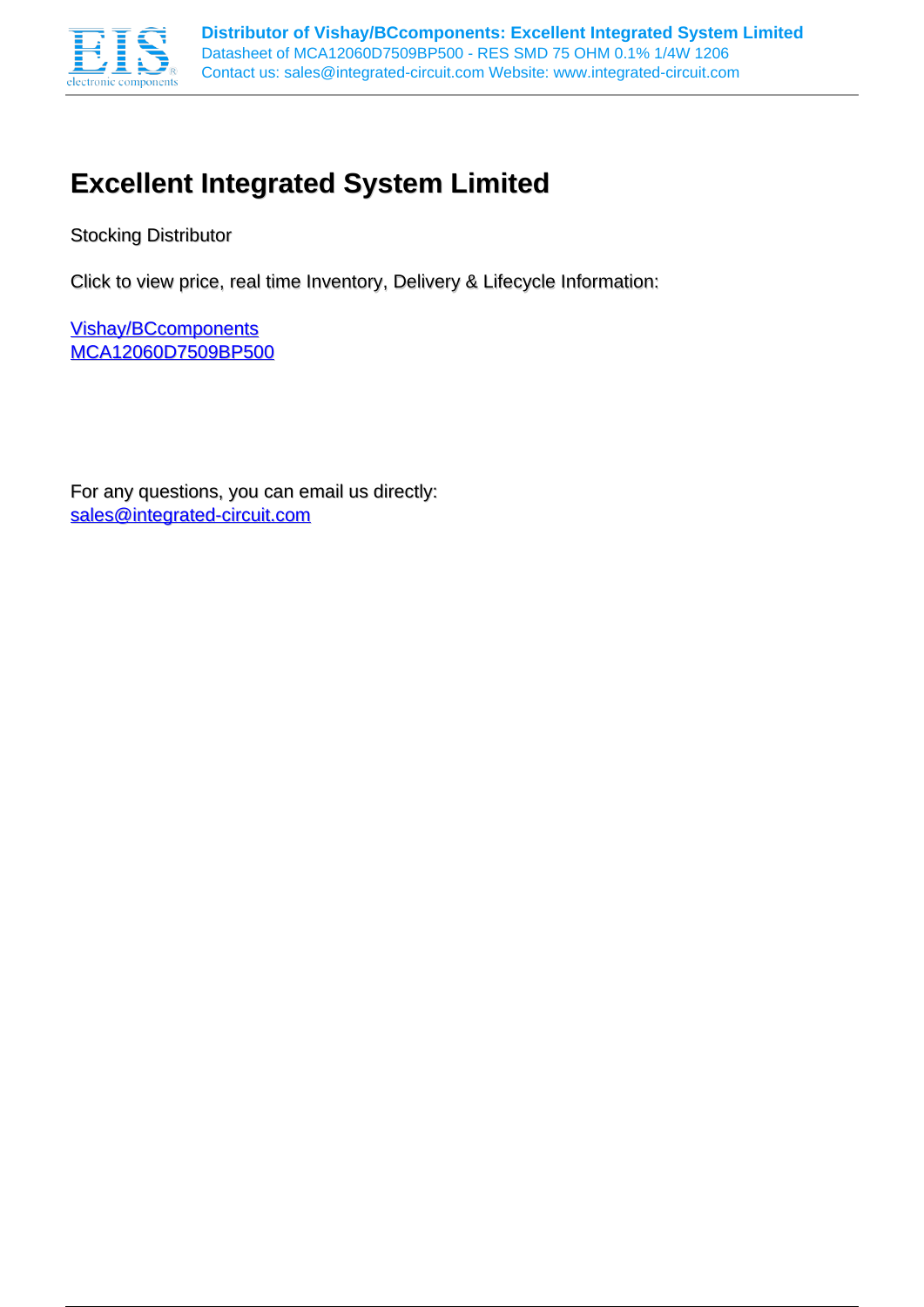



MCS 0402, MCT 0603, MCU 0805, MCA 1206 - Precision

www.vishay.com Vishay.com

# Precision Thin Film Chip Resistors



Thin film flat chip resistors combine the proven reliability of the professional products with an advanced level of precision and stability. Therefore they are perfectly suited for applications in the fields of test and measurement equipment together with industrial and medical electronics.

### FEATURES

- Approved to EN 140401-801
- Low TCR:  $\pm$  10 ppm/K to  $\pm$  25 ppm/K
- Precision tolerance of resistance:  $+0.1$  % and  $+0.25$  %
- Superior overall stability: class 0.1 and 0.25
- Waste gas resistance verified by ASTM B 809
- Material categorization: for definitions of compliance please see www.vishay.com/doc?99912

#### APPLICATIONS

- Automotive
- Test and measuring equipment
- Medical equipment
- Industrial equipment

| <b>TECHNICAL SPECIFICATIONS</b>                                |                                |                               |                                                |                             |  |  |  |
|----------------------------------------------------------------|--------------------------------|-------------------------------|------------------------------------------------|-----------------------------|--|--|--|
| <b>DESCRIPTION</b>                                             | <b>MCS 0402</b>                | <b>MCT 0603</b>               | <b>MCU 0805</b>                                | <b>MCA 1206</b>             |  |  |  |
| Imperial size                                                  | 0402                           | 0603                          | 0805                                           | 1206                        |  |  |  |
| Metric size code                                               | <b>RR1005M</b>                 | <b>RR1608M</b>                | RR2012M                                        | <b>RR3216M</b>              |  |  |  |
| Resistance range                                               | 100 $\Omega$ to 221 k $\Omega$ | 39 $\Omega$ to 511 k $\Omega$ | 39 $\Omega$ to 1.5 M $\Omega$                  | 39 $\Omega$ to 2 M $\Omega$ |  |  |  |
| Resistance tolerance                                           |                                |                               | $\pm$ 0.25 %; $\pm$ 0.1 %                      |                             |  |  |  |
| Temperature coefficient                                        |                                |                               | $\pm$ 25 ppm/K; $\pm$ 15 ppm/K; $\pm$ 10 ppm/K |                             |  |  |  |
| Rated dissipation, $P_{70}$ <sup>(1)</sup>                     | 0.063 W                        | 0.100 W                       | 0.125 W                                        | 0.250 W                     |  |  |  |
| Operating voltage, $U_{\text{max}}$ , ACRMS/DC                 | 50 V                           | 75 V                          | 150 V                                          | 200 V                       |  |  |  |
| Permissible film temperature, $\mathcal{G}_{\text{F max}}$ (1) |                                |                               | 125 °C                                         |                             |  |  |  |
| Operating temperature range                                    |                                |                               | -55 °C to 125 °C                               |                             |  |  |  |
| Permissible voltage against ambient<br>(insulation):           |                                |                               |                                                |                             |  |  |  |
| 1 min; $U_{ins}$                                               | 75 V                           | 100 V                         | 200 V                                          | 300 V                       |  |  |  |
| Failure rate: FIT <sub>observed</sub>                          | ≤ 0.1 x 10 <sup>-9</sup> /h    |                               |                                                |                             |  |  |  |

Note

(1) Please refer to APPLICATION INFORMATION below.

### APPLICATION INFORMATION

When the resistor dissipates power, a temperature rise above the ambient temperature occurs, dependent on the thermal resistance of the assembled resistor together with the printed circuit board. The rated dissipation applies only if the permitted film temperature is not exceeded.

These resistors do not feature a limited lifetime when operated within the permissible limits. However, resistance value drift increasing over operating time may result in exceeding a limit acceptable to the specific application, thereby establishing a functional lifetime.

For technical questions, contact: thinfilmchip@vishay.com

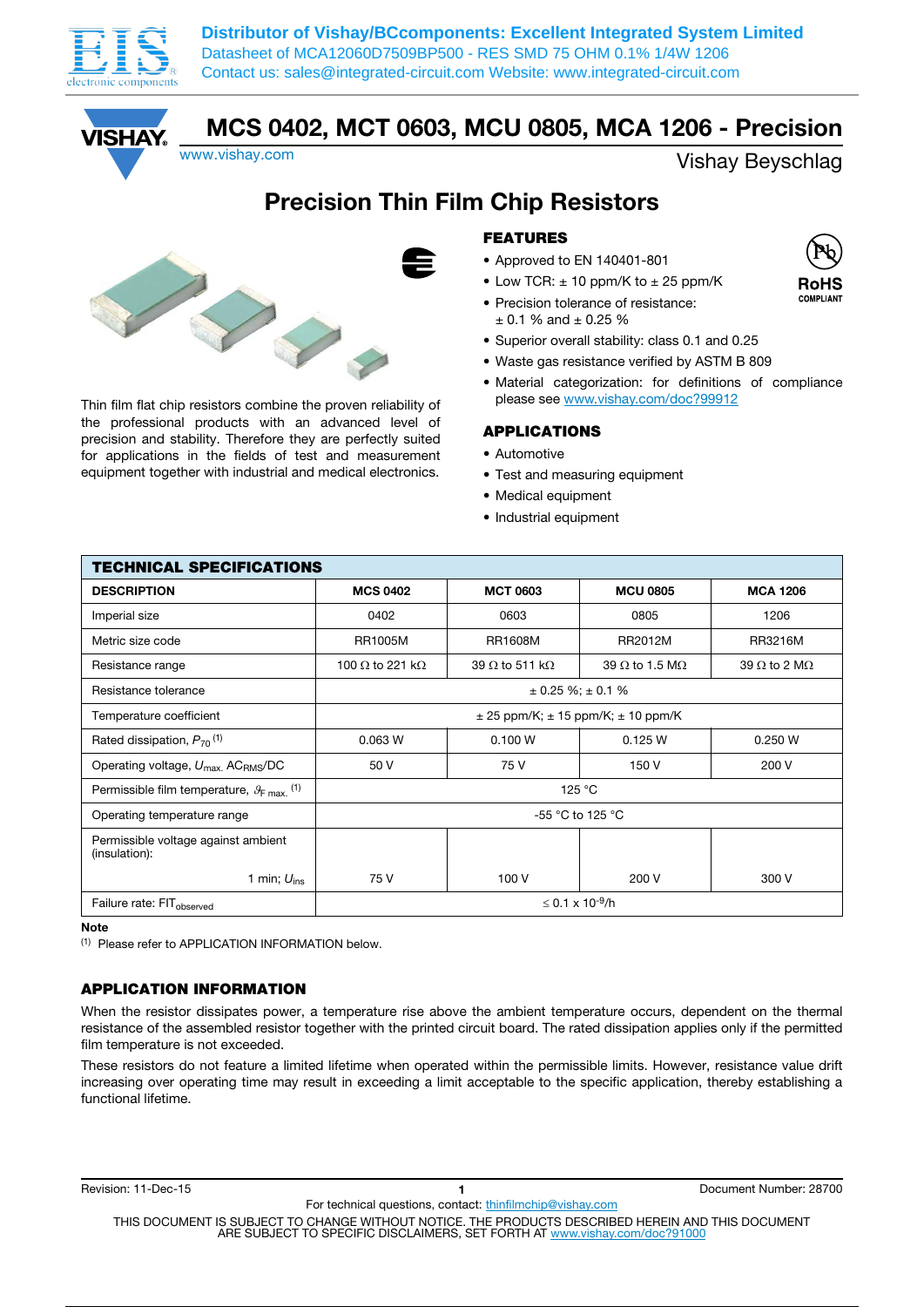



# MCS 0402, MCT 0603, MCU 0805, MCA 1206 - Precision

### www.vishay.com **Vishay Beyschlag**

| <b>MAXIMUM RESISTANCE CHANGE AT RATED DISSIPATION</b>                                       |                 |                                |                                |  |  |  |  |
|---------------------------------------------------------------------------------------------|-----------------|--------------------------------|--------------------------------|--|--|--|--|
| <b>OPERATION MODE</b>                                                                       |                 | <b>PRECISION</b>               | <b>STANDARD</b>                |  |  |  |  |
|                                                                                             | <b>MCS 0402</b> | 0.016 W                        | 0.063 W                        |  |  |  |  |
| Rated dissipation, $P_{70}$                                                                 | <b>MCT 0603</b> | 0.032 W                        | 0.100 W                        |  |  |  |  |
|                                                                                             | <b>MCU 0805</b> | 0.050 W                        | 0.125 W                        |  |  |  |  |
|                                                                                             | <b>MCA 1206</b> | 0.100 W                        | 0.250 W                        |  |  |  |  |
|                                                                                             | <b>MCS 0402</b> | 12.5V                          | 50 V                           |  |  |  |  |
|                                                                                             | <b>MCT 0603</b> | 25 V                           | 75 V                           |  |  |  |  |
| Operating voltage, $U_{\text{max}}$ , ACRMS/DC                                              | <b>MCU 0805</b> | 35 V                           | 150 V                          |  |  |  |  |
|                                                                                             | <b>MCA 1206</b> | 50 V                           | 200 V                          |  |  |  |  |
| Operating temperature range                                                                 |                 | -10 °C to 85 °C                | -55 °C to 125 °C               |  |  |  |  |
| Permissible film temperature, $\mathcal{G}_{F \text{ max}}$ .                               |                 | 85 °C                          | 125 °C                         |  |  |  |  |
|                                                                                             | <b>MCS 0402</b> | 100 $\Omega$ to 221 k $\Omega$ | 100 $\Omega$ to 221 k $\Omega$ |  |  |  |  |
|                                                                                             | <b>MCT 0603</b> | 39 $\Omega$ to 511 k $\Omega$  | 39 $\Omega$ to 511 k $\Omega$  |  |  |  |  |
|                                                                                             | <b>MCU 0805</b> | 39 $\Omega$ to 1.5 M $\Omega$  | 39 $\Omega$ to 1.5 M $\Omega$  |  |  |  |  |
| Max. resistance change at $P_{70}$ for resistance range,<br>$\vert \Delta R/R \vert$ after: | <b>MCA 1206</b> | 39 $\Omega$ to 2 M $\Omega$    | 39 $\Omega$ to 2 M $\Omega$    |  |  |  |  |
|                                                                                             | 1000 h          | ≤ 0.05 $%$                     | ≤ 0.1 %                        |  |  |  |  |
|                                                                                             | 8000 h          | $\leq 0.1$ %                   | ≤ 0.25 $%$                     |  |  |  |  |
|                                                                                             | 225 000 h       | ≤ 0.25 $%$                     | $\leq 0.5$ %                   |  |  |  |  |

#### **Note**

• The presented operation modes do not refer to different types of resistors, but actually show examples of different loads, that lead to different film temperatures and different achievable load-life stability (drift) of the resistance value. A suitable low thermal resistance of the circuit board assembly must be safeguarded in order to maintain the film temperature of the resistors within the specified limits. Please consider the application note "Thermal Management in Surface-Mounted Resistor Applications" (www.vishay.com/doc?28844) for information on the general nature of thermal resistance.

|                    | <b>TEMPERATURE COEFFICIENT AND RESISTANCE RANGE</b> |                  |                                |                 |  |  |  |
|--------------------|-----------------------------------------------------|------------------|--------------------------------|-----------------|--|--|--|
| <b>TYPE / SIZE</b> | <b>TCR</b>                                          | <b>TOLERANCE</b> | <b>RESISTANCE</b>              | <b>E-SERIES</b> |  |  |  |
| <b>MCS 0402</b>    |                                                     | ± 0.25%          | 100 $\Omega$ to 221 k $\Omega$ |                 |  |  |  |
|                    | $± 25$ ppm/K                                        | ± 0.1 %          | 100 $\Omega$ to 221 k $\Omega$ |                 |  |  |  |
|                    | $± 15$ ppm/K                                        | ± 0.25 %         | 100 $\Omega$ to 150 k $\Omega$ |                 |  |  |  |
|                    |                                                     | ± 0.1 %          | 100 $\Omega$ to 150 k $\Omega$ |                 |  |  |  |
|                    | $± 10$ ppm/K                                        | ± 0.25%          | 100 $\Omega$ to 130 k $\Omega$ |                 |  |  |  |
|                    |                                                     | ± 0.1 %          | 100 $\Omega$ to 130 k $\Omega$ |                 |  |  |  |
|                    | $± 25$ ppm/K                                        | ± 0.25 %         | 39 $\Omega$ to 511 k $\Omega$  |                 |  |  |  |
|                    |                                                     | ± 0.1 %          | 47 $\Omega$ to 511 k $\Omega$  |                 |  |  |  |
| <b>MCT 0603</b>    | $± 15$ ppm/K                                        | ± 0.25%          | 39 $\Omega$ to 332 k $\Omega$  |                 |  |  |  |
|                    |                                                     | ± 0.1 %          | 47 $\Omega$ to 332 k $\Omega$  |                 |  |  |  |
|                    | $± 10$ ppm/K                                        | ± 0.25%          | 39 $\Omega$ to 221 k $\Omega$  |                 |  |  |  |
|                    |                                                     | ± 0.1 %          | 47 $\Omega$ to 221 k $\Omega$  | E24; E192       |  |  |  |
|                    |                                                     | ± 0.25%          | 39 $\Omega$ to 1.5 M $\Omega$  |                 |  |  |  |
|                    | $± 25$ ppm/K                                        | ± 0.1 %          | 47 $\Omega$ to 1.5 M $\Omega$  |                 |  |  |  |
| <b>MCU 0805</b>    |                                                     | ± 0.25%          | 39 $\Omega$ to 1 M $\Omega$    |                 |  |  |  |
|                    | $± 15$ ppm/K                                        | ± 0.1 %          | 47 $\Omega$ to 1 M $\Omega$    |                 |  |  |  |
|                    |                                                     | ± 0.25%          | 39 $\Omega$ to 511 k $\Omega$  |                 |  |  |  |
|                    | $± 10$ ppm/K                                        | ± 0.1 %          | 47 $\Omega$ to 511 k $\Omega$  |                 |  |  |  |
|                    | $± 25$ ppm/K                                        | ± 0.25%          | 39 $\Omega$ to 2 M $\Omega$    |                 |  |  |  |
|                    |                                                     | ± 0.1 %          | 47 $\Omega$ to 2 M $\Omega$    |                 |  |  |  |
|                    |                                                     | ± 0.25%          | 39 $\Omega$ to 1.5 M $\Omega$  |                 |  |  |  |
| <b>MCA 1206</b>    | $± 15$ ppm/K                                        | ± 0.1 %          | 47 $\Omega$ to 1.5 M $\Omega$  |                 |  |  |  |
|                    |                                                     | ± 0.25 %         | 39 $\Omega$ to 1 M $\Omega$    |                 |  |  |  |
|                    | $± 10$ ppm/K                                        | ± 0.1 %          | 47 $\Omega$ to 1 M $\Omega$    |                 |  |  |  |
| Note               |                                                     |                  |                                |                 |  |  |  |

• Resistance ranges printed in bold are preferred TCR / tolerance combinations with optimized availability.

Revision: 11-Dec-15 28700 network and the control of the control of the control of the control of the control of the control of the control of the control of the control of the control of the control of the control of the

For technical questions, contact: thinfilmchip@vishay.com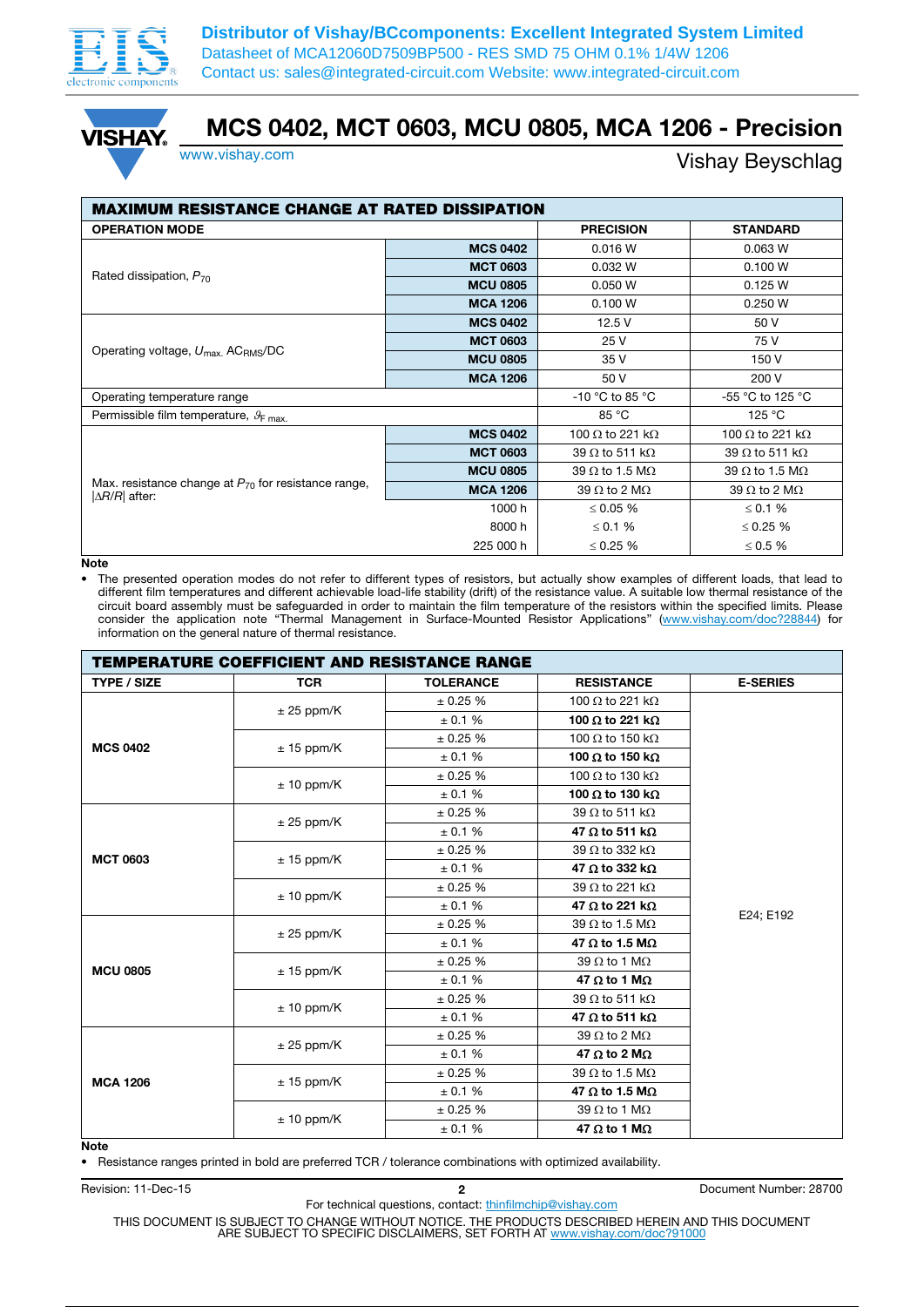



## MCS 0402, MCT 0603, MCU 0805, MCA 1206 - Precision

www.vishay.com Vishay Beyschlag

| <b>PACKAGING</b>   |                |                 |                                 |              |              |                                       |  |  |  |
|--------------------|----------------|-----------------|---------------------------------|--------------|--------------|---------------------------------------|--|--|--|
| <b>TYPE / SIZE</b> | <b>CODE</b>    | <b>QUANTITY</b> | <b>PACKAGING STYLE</b>          | <b>WIDTH</b> | <b>PITCH</b> | <b>PACKAGING</b><br><b>DIMENSIONS</b> |  |  |  |
| <b>MCS 0402</b>    | E <sub>1</sub> | 1000            |                                 |              | 2 mm         | Ø 180 mm/7"                           |  |  |  |
|                    | E0             | 10 000          |                                 |              |              |                                       |  |  |  |
| <b>MCT 0603</b>    | P <sub>1</sub> | 1000            |                                 | 8 mm         | 4 mm         | Ø 180 mm/7"                           |  |  |  |
|                    | P <sub>5</sub> | 5000            | Paper tape acc.<br>IEC 60286-3, |              |              |                                       |  |  |  |
|                    | <b>PW</b>      | 20 000          |                                 |              |              | Ø 330 mm/13"                          |  |  |  |
|                    | P <sub>1</sub> | 1000            | Type 1a                         |              |              | Ø 180 mm/7"                           |  |  |  |
| <b>MCU 0805</b>    | P <sub>5</sub> | 5000            |                                 |              |              |                                       |  |  |  |
|                    | <b>PW</b>      | 20 000          |                                 |              |              | Ø 330 mm/13"                          |  |  |  |
| <b>MCA 1206</b>    | P <sub>1</sub> | 1000            |                                 |              |              | Ø180 mm/7"                            |  |  |  |
|                    | P <sub>5</sub> | 5000            |                                 |              |              |                                       |  |  |  |



Note

• Products can be ordered using either the PART NUMBER or PRODUCT DESCRIPTION.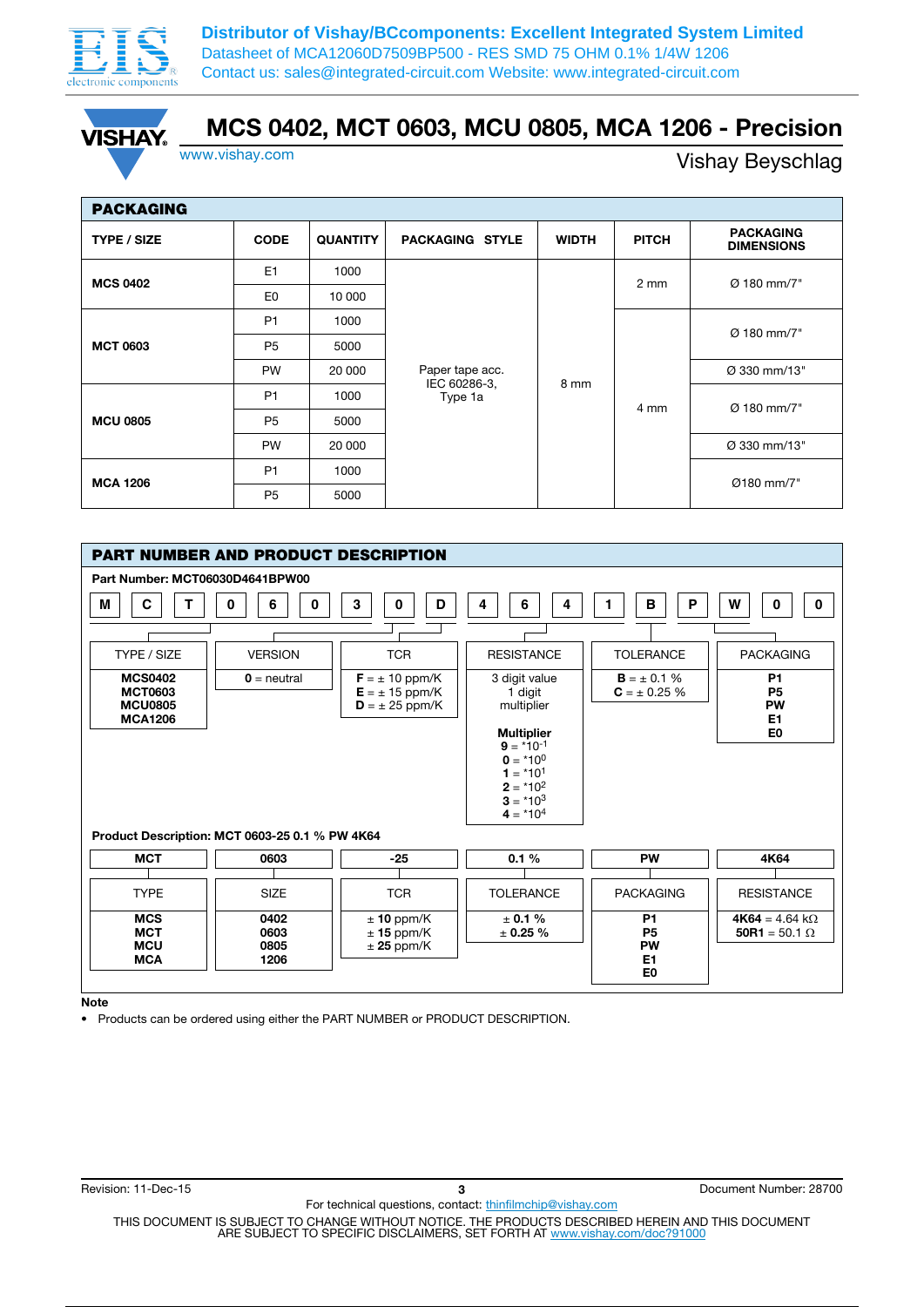



## MCS 0402, MCT 0603, MCU 0805, MCA 1206 - Precision

### **DESCRIPTION**

Production is strictly controlled and follows an extensive set of instructions established for reproducibility. A homogeneous film of metal alloy is deposited on a high grade ceramic substrate  $(A|_2O_3)$  and conditioned to achieve the desired temperature coefficient. Specially designed inner contacts are deposited on both sides. A special laser is used to achieve the target value by smoothly fine trimming the resistive layer without damaging the ceramics. A further conditioning is applied in order to stabilize the trimming result. The resistor elements are covered by a protective coating designed for electrical, mechanical and climatic protection. The terminations receive a final pure tin on nickel plating.

The result of the determined production is verified by an extensive testing procedure and optical inspection performed on 100 % of the individual chip resistors. This includes full screening for the elimination of products with potential risk of early field failures. Only accepted products are laid directly into the paper tape in accordance with IEC 60286-3 Type 1a (1).

### ASSEMBLY

The resistors are suitable for processing on automatic SMD assembly systems and for automatic soldering using wave, reflow or vapor phase. The encapsulation is resistant to all cleaning solvents commonly used in the electronics industry, including alcohols, esters and aqueous solutions. The suitability of conformal coatings, potting compounds and their processes, if applied, shall be qualified by appropriate means to ensure the long-term stability of the whole system.

The resistors are RoHS-compliant, the pure tin plating provides compatibility with lead (Pb)-free and lead-containing soldering processes. Solderability is specified for 2 years after production or requalification. The permitted storage time is 20 years. The immunity of the plating against tin whisker growth has been proven under extensive testing.

#### MATERIALS

Vishay acknowledges the following systems for the regulation of hazardous substances:

- IEC 62474, Material Declaration for Products of and for the Electrotechnical Industry, with the list of declarable substances given therein (2)
- The Global Automotive Declarable Substance List  $(GADSL)$   $(3)$
- The REACH regulation (1907/2006/EC) and the related list of substances with very high concern (SVHC)  $(4)$  for its supply chain

### www.vishay.com **Vishay.com** Vishay Beyschlag

The products do not contain any of the banned substances as per IEC 62474, GADSL, or the SVHC list, see www.vishay.com/how/leadfree.

Hence the products fully comply with the following directives:

- 2000/53/EC End-of-Life Vehicle Directive (ELV) and Annex II (ELV II)
- 2011/65/EU Restriction of the Use of Hazardous with amendment 2015/863/EU
- 2012/19/EU Waste Electrical and Electronic Equipment Directive (WEEE)

Vishay pursues the elimination of conflict minerals from its supply chain, see the Conflict Minerals Policy at www.vishay.com/doc?49037.

#### APPROVALS

The resistors are approved within the IECQ-CECC Quality Assessment System for Electronic Components to the detail specification EN 140401-801 which refers to EN 60115-1, EN 60115-8 and the variety of environmental test procedures of the IEC 60068<sup>(1)</sup> series.

Conformity is attested by the use of the CECC logo  $(\triangleq)$  as the mark of conformity on the package label.

Vishay Beyschlag has achieved "Approval of Manufacturer" in accordance with **IECQ 03-1**. The release certificate for "Technology Approval Schedule" in accordance with CECC 240001 based on IECQ 03-3-1 is granted for the Vishay Beyschlag manufacturing process.

#### RELATED PRODUCTS

Resistors are available with established reliability in accordance with version E. Please refer to the special datasheet (EN 140401-801www.vishay.com/doc?28744) for information on failure rate level, available resistance ranges and order codes.

For more information about products with higher rated power and higher operation temperature please refer to the Professional Thin Film Chip Resistor datasheet (www.vishay.com/doc?28705).

Precision chip resistor arrays may be used in voltage divider applications or precision amplifiers where close matching between multiple resistors is necessary. Please refer to the ACAS 0612 - Precision datasheet (www.vishay.com/doc?28751).

#### Notes

- (1) The quoted IEC standards are also released as EN standards with the same number and identical contents.
- (2) The IEC 62474 list of declarable substances is maintained in a dedicated database, which is available at http://std.iec.ch/iec62474.
- (3) The Global Automotive Declarable Substance List (GADSL) is maintained by the American Chemistry Council and available at www.gadsl.org
- (4) The SVHC list is maintained by the European Chemical Agency (ECHA) and available at http://echa.europa.eu/candidate-list-table.

Revision: 11-Dec-15 **All and Contract Contract August** 28700 **4 All and Contract August** 28700 **4** 

For technical questions, contact: thinfilmchip@vishay.com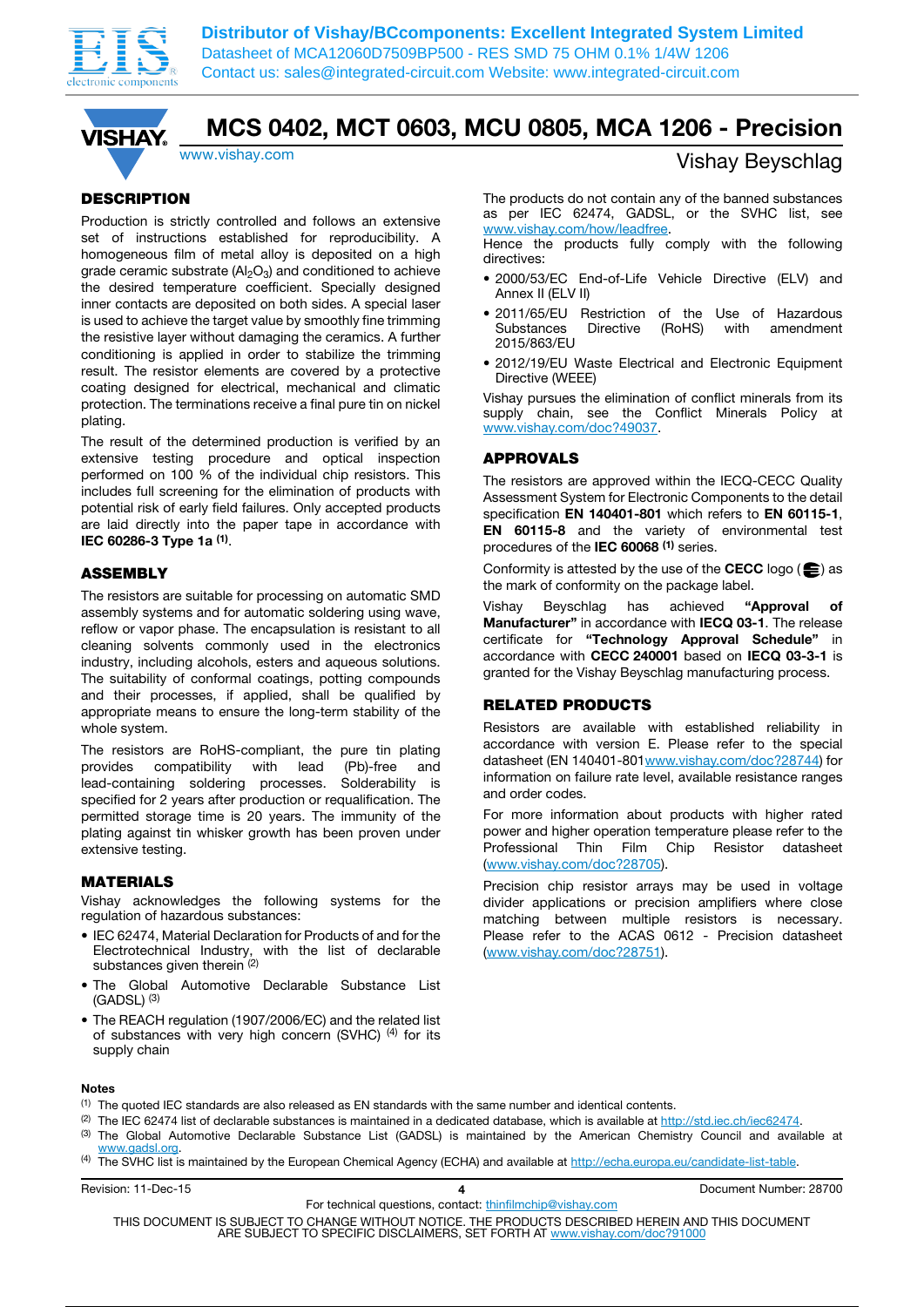



### FUNCTIONAL PERFORMANCE



**Derating - Standard Operation**



**Derating - Precision Operation**





**Current Noise Voltage Ratio**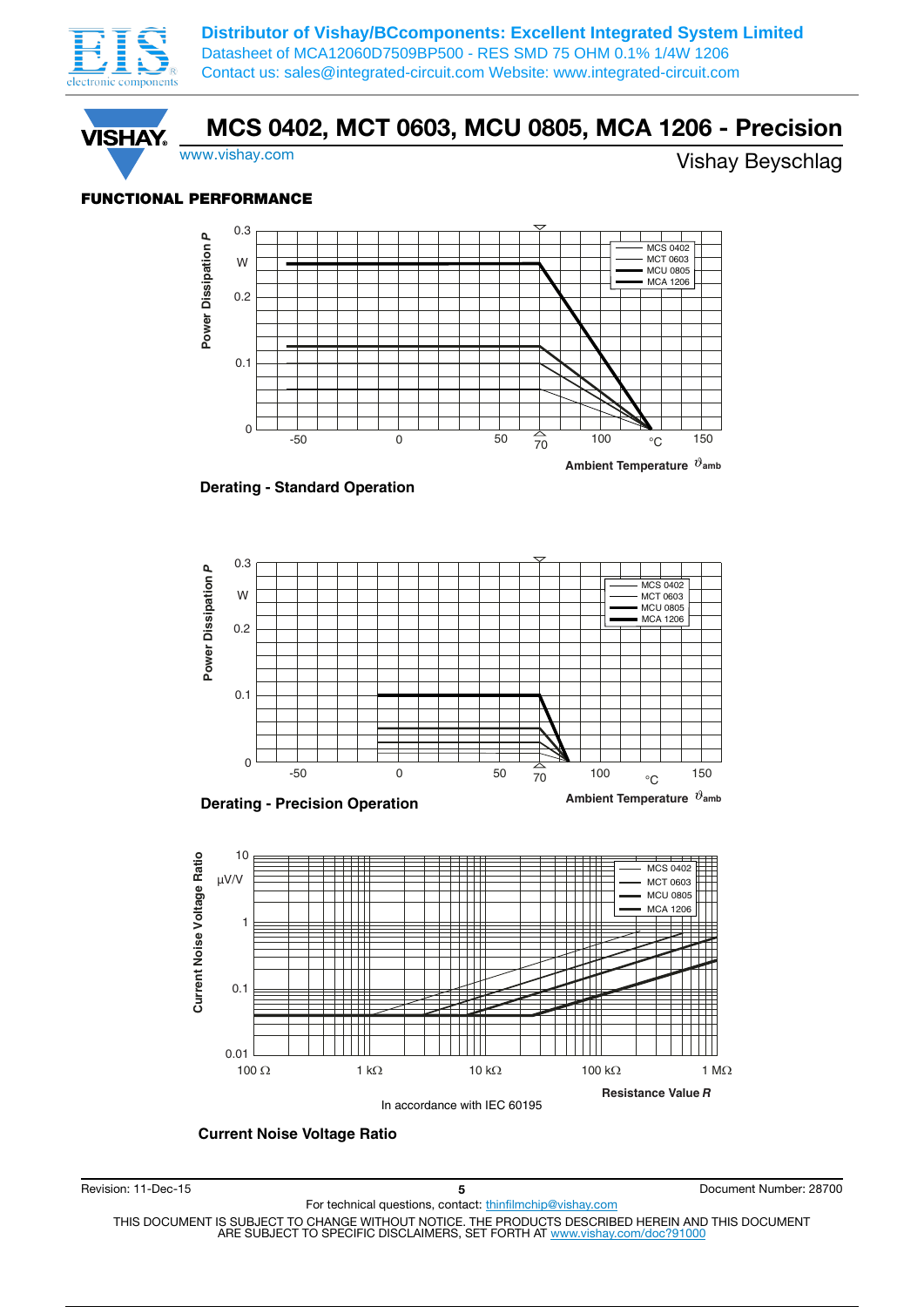



### MCS 0402, MCT 0603, MCU 0805, MCA 1206 - Precision

### www.vishay.com **Vishay.com** Vishay Beyschlag

#### TESTS AND REQUIREMENTS

All tests are carried out in accordance with the following specifications:

EN 60115-1, generic specification

EN 60115-8 (successor of EN 140400), sectional specification

EN 140401-801, detail specification

IEC 60068-2-xx, test methods

The components are approved under the IECQ-CECC quality assessment system for electronic components.

The parameters stated in the Test Procedures and Requirements table are based on the required tests and permitted limits of EN 140401-801. The table presents only the most important tests, for the full test schedule refer to the documents listed above. However, some additional tests and a number of improvements against those minimum requirements have been included.

The testing also covers most of the requirements specified by EIA/ECA-703 and JIS-C-5201-1.

The tests are carried out under standard atmospheric conditions in accordance with IEC 60068-1, 4.3, whereupon the following values are applied:

Temperature: 15 °C to 35 °C

Relative humidity: 25 % to 75 %

Air pressure: 86 kPa to 106 kPa (860 mbar to 1060 mbar)

A climatic category LCT / UCT / 56 is applied, defined by the lower category temperature (LCT), the upper category temperature (UCT), and the duration of exposure in the damp heat, steady state test (56 days).

The components are mounted for testing on printed circuit boards in accordance with EN 60115-8, 2.4.2, unless otherwise specified.

| <b>TEST PROCEDURES AND REQUIREMENTS</b> |                                             |                                                         |                                                                                                                    |                                                       |                                                          |  |  |
|-----------------------------------------|---------------------------------------------|---------------------------------------------------------|--------------------------------------------------------------------------------------------------------------------|-------------------------------------------------------|----------------------------------------------------------|--|--|
| <b>EN</b><br>60115-1                    | <b>IEC</b><br>$60068 - 2(1)$<br><b>TEST</b> |                                                         | <b>PROCEDURE</b>                                                                                                   | <b>REQUIREMENTS</b><br><b>PERMISSIBLE CHANGE (AR)</b> |                                                          |  |  |
| <b>CLAUSE</b>                           | <b>TEST</b><br><b>METHOD</b>                |                                                         |                                                                                                                    | <b>STABILITY CLASS 0.1</b>                            | <b>STABILITY CLASS 0.25</b>                              |  |  |
|                                         |                                             |                                                         | Stability for product types:                                                                                       |                                                       |                                                          |  |  |
|                                         |                                             |                                                         | <b>MCS 0402</b>                                                                                                    | 100 $\Omega$ to 10 k $\Omega$                         | $>$ 10 kΩ to 221 kΩ                                      |  |  |
|                                         |                                             |                                                         | <b>MCT 0603</b>                                                                                                    | 100 $\Omega$ to 10 k $\Omega$                         | 39 $\Omega$ to < 100 $\Omega$ ;<br>$>$ 10 kΩ to 511 kΩ   |  |  |
|                                         |                                             |                                                         | <b>MCU 0805</b>                                                                                                    | 100 $\Omega$ to 47.5 k $\Omega$                       | 39 $\Omega$ to < 100 $\Omega$ ;<br>$>$ 47.5 kΩ to 1.5 MΩ |  |  |
|                                         |                                             |                                                         | <b>MCA 1206</b>                                                                                                    | 47 $\Omega$ to 332 k $\Omega$                         | 39 $\Omega$ to < 47 $\Omega$ ;<br>$>$ 332 kΩ to 2 MΩ     |  |  |
| 4.5                                     | $\overline{a}$                              | Resistance                                              |                                                                                                                    |                                                       | $\pm$ 0.1 % R; $\pm$ 0.25 % R                            |  |  |
| 4.8                                     |                                             | Temperature                                             | At (20 / - 10 / 20) °C and<br>$(20/85/20)$ °C                                                                      | $\pm$ 25 ppm/K; $\pm$ 15 ppm/K;<br>$± 10$ ppm/K       |                                                          |  |  |
|                                         |                                             | coefficient                                             | At (20 / - 55 / 20) °C and<br>(20 / 125 / 20) °C                                                                   |                                                       | $± 25$ ppm/K; $± 15$ ppm/K;<br>$± 10$ ppm/K              |  |  |
|                                         |                                             | Endurance<br>at 70 °C:<br>precision                     | $U = \sqrt{P_{70} \times R}$ or $U = U_{\text{max}}$ ;<br>whichever is the less<br>severe;<br>1.5 h on; 0.5 h off; |                                                       |                                                          |  |  |
|                                         |                                             | operation mode<br>Endurance<br>at 70 $°C$ :<br>standard | 70 °C; 1000 h                                                                                                      |                                                       | $\pm$ (0.05 % R + 0.02 $\Omega$ )                        |  |  |
| 4.25.1                                  |                                             |                                                         | 70 °C; 8000 h                                                                                                      |                                                       | $\pm$ (0.1 % R + 0.02 $\Omega$ )                         |  |  |
|                                         |                                             |                                                         | $U = \sqrt{P_{70} \times R}$ or $U = U_{\text{max}}$ ;<br>whichever is the less<br>severe;<br>1.5 h on; 0.5 h off; |                                                       |                                                          |  |  |
|                                         |                                             | operation mode                                          | 70 °C; 1000 h                                                                                                      |                                                       | $\pm$ (0.1 % R + 0.02 $\Omega$ )                         |  |  |
|                                         |                                             |                                                         | 70 °C; 8000 h                                                                                                      |                                                       | $\pm$ (0.25 % R + 0.05 $\Omega$ )                        |  |  |
|                                         |                                             | Endurance at                                            | 85 °C; 1000 h                                                                                                      | $\pm (0.1 % R + 0.02 \Omega)$                         | $\pm$ (0.2 % R + 0.02 $\Omega$ )                         |  |  |
| 4.25.3                                  |                                             | upper category<br>temperature                           | 125 °C; 1000 h                                                                                                     | $\pm$ (0.2 % R + 0.02 $\Omega$ )                      | $\pm$ (0.25 % R + 0.05 $\Omega$ )                        |  |  |
| 4.24                                    | 78 (Cab)                                    | Damp heat,<br>steady state                              | $(40 \pm 2)$ °C; 56 days;<br>$(93 \pm 3)$ % RH                                                                     | $\pm$ (0.1 % R + 0.02 $\Omega$ )                      | $\pm$ (0.25 % R + 0.05 $\Omega$ )                        |  |  |

Revision: 11-Dec-15 **6 6 11-Dec-15 128700 6 128700 6 128700 6 128700 6 128700 6 128700** 

For technical questions, contact: thinfilmchip@vishay.com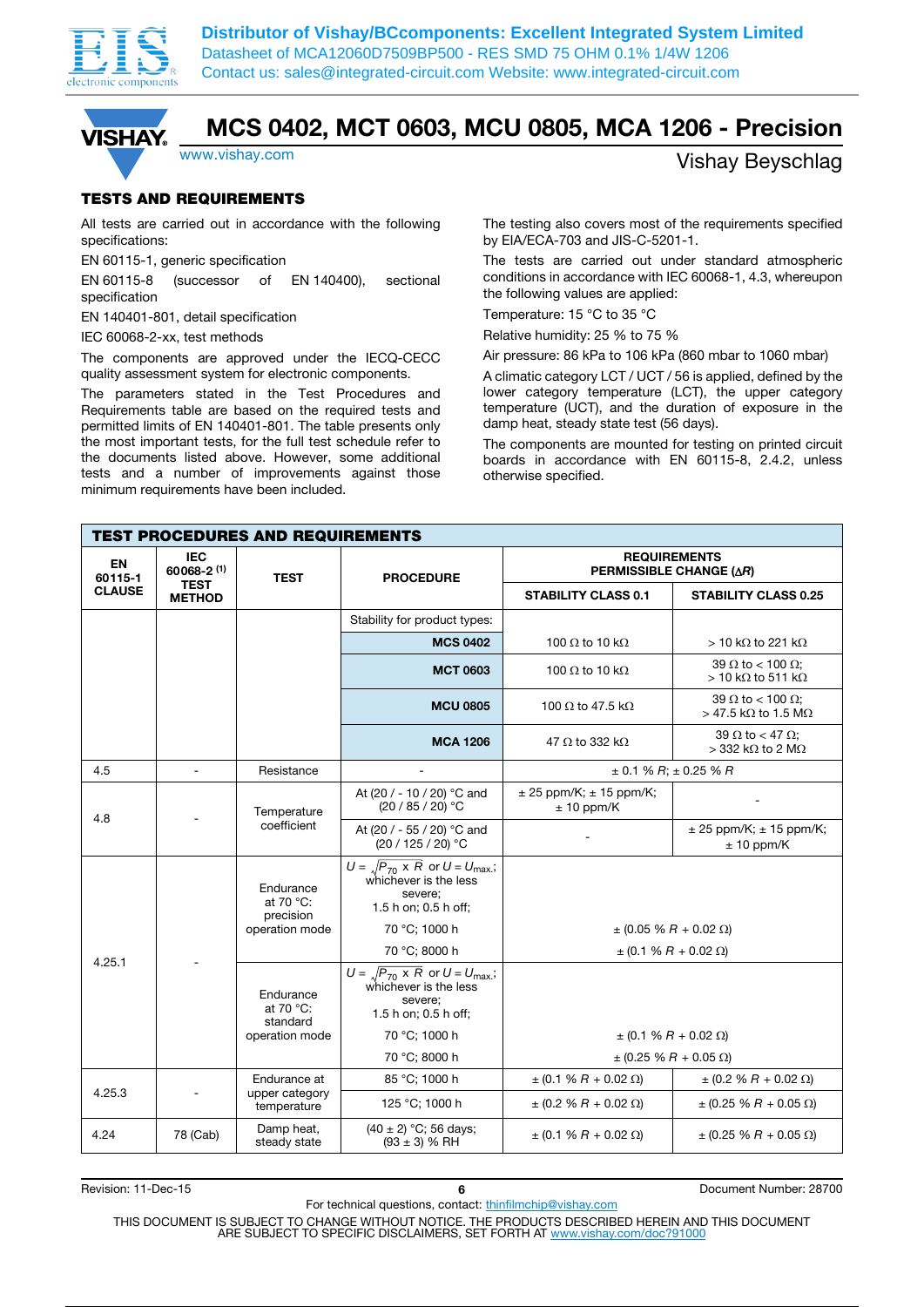

**VISHAY** 

**Distributor of Vishay/BCcomponents: Excellent Integrated System Limited** Datasheet of MCA12060D7509BP500 - RES SMD 75 OHM 0.1% 1/4W 1206 Contact us: sales@integrated-circuit.com Website: www.integrated-circuit.com

### MCS 0402, MCT 0603, MCU 0805, MCA 1206 - Precision

www.vishay.com Vishay Beyschlag

| <b>TEST PROCEDURES AND REQUIREMENTS</b> |                                             |                                                                      |                                                                                                                                                               |                                                        |                                                                      |  |  |  |
|-----------------------------------------|---------------------------------------------|----------------------------------------------------------------------|---------------------------------------------------------------------------------------------------------------------------------------------------------------|--------------------------------------------------------|----------------------------------------------------------------------|--|--|--|
| EN<br>60115-1                           | <b>IEC</b><br>$60068 - 2(1)$<br><b>TEST</b> | <b>TEST</b>                                                          | <b>PROCEDURE</b>                                                                                                                                              | <b>REQUIREMENTS</b><br><b>PERMISSIBLE CHANGE (AR)</b>  |                                                                      |  |  |  |
| <b>CLAUSE</b>                           | <b>METHOD</b>                               |                                                                      |                                                                                                                                                               | <b>STABILITY CLASS 0.1</b>                             | <b>STABILITY CLASS 0.25</b>                                          |  |  |  |
|                                         |                                             |                                                                      | Stability for product types:                                                                                                                                  |                                                        |                                                                      |  |  |  |
|                                         |                                             |                                                                      | <b>MCS 0402</b>                                                                                                                                               | 100 $\Omega$ to 10 k $\Omega$                          | $>$ 10 kΩ to 221 kΩ                                                  |  |  |  |
|                                         |                                             |                                                                      | <b>MCT 0603</b>                                                                                                                                               | 100 $\Omega$ to 10 k $\Omega$                          | 39 $\Omega$ to < 100 $\Omega$ ;<br>$>$ 10 kΩ to 511 kΩ               |  |  |  |
|                                         |                                             |                                                                      | <b>MCU 0805</b>                                                                                                                                               | 100 $\Omega$ to 47.5 k $\Omega$                        | 39 $\Omega$ to < 100 $\Omega$ ;<br>$>$ 47.5 kΩ to 1.5 MΩ             |  |  |  |
|                                         |                                             |                                                                      | <b>MCA 1206</b>                                                                                                                                               | 47 $\Omega$ to 332 k $\Omega$                          | 39 $\Omega$ to < 47 $\Omega$ ;<br>$>$ 332 k $\Omega$ to 2 M $\Omega$ |  |  |  |
| 4.23                                    |                                             | Climatic<br>sequence:<br>standard<br>operation mode:                 |                                                                                                                                                               |                                                        |                                                                      |  |  |  |
| 4.23.2                                  | $2$ (Bb)                                    | Dry heat                                                             | 125 °C; 16 h                                                                                                                                                  |                                                        |                                                                      |  |  |  |
| 4.23.3                                  | 30 (Db)                                     | Damp heat,<br>cyclic                                                 | 55 °C; 24 h; > 90 % RH;<br>1 cycle                                                                                                                            |                                                        |                                                                      |  |  |  |
| 4.23.4                                  | 1(Ab)                                       | Cold                                                                 | -55 °C; 2 h                                                                                                                                                   |                                                        |                                                                      |  |  |  |
| 4.23.5                                  | 13 (M)                                      | Low air pressure                                                     | 8.5 kPa; 2 h; (25 $\pm$ 10) °C                                                                                                                                | $\pm$ (0.1 % R + 0.02 $\Omega$ )                       | $\pm$ (0.25 % R + 0.05 $\Omega$ )                                    |  |  |  |
| 4.23.6                                  | 30 (Db)                                     | Damp heat,<br>cyclic                                                 | 55 °C; 24 h; > 90 % RH;<br>5 cycles                                                                                                                           |                                                        |                                                                      |  |  |  |
| 4.23.7                                  |                                             | DC load                                                              | $U = \sqrt{P_{70} \times R} \leq U_{\text{max}};$ 1 min.                                                                                                      |                                                        |                                                                      |  |  |  |
|                                         | 1 (Aa)                                      | Cold                                                                 | -55 °C; 2 h                                                                                                                                                   |                                                        | $\pm$ (0.05 % R + 0.01 $\Omega$ )                                    |  |  |  |
| 4.19                                    | 14 (Na)                                     | Rapid change<br>of temperature                                       | 30 min at LCT and<br>30 min at UCT;<br>$LCT = -10 °C$ ;<br>$UCT = 85 °C$ ;<br>5 cycles                                                                        | $\pm$ (0.05 % R + 0.01 $\Omega$ )<br>no visible damage |                                                                      |  |  |  |
|                                         |                                             |                                                                      | LCT = $-55$ °C;<br>$UCT = 125 °C$ ;<br>1000 cycles                                                                                                            |                                                        | $\pm$ (0.25 % R + 0.05 $\Omega$ )<br>no visible damage               |  |  |  |
| 4.13                                    |                                             | Short time<br>overload:<br>precision<br>operation mode               | $U = 2.5 \times \sqrt{P_{70} \times R}$<br>or $U = 2 \times U_{\text{max}}$ ;<br>whichever is the less severe;<br>5 <sub>s</sub>                              | $\pm$ (0.05 % R + 0.01 $\Omega$ )                      |                                                                      |  |  |  |
|                                         |                                             | Short time<br>overload:<br>standard<br>operation mode                | $U = 2.5 \times \sqrt{P_{70} \times R}$<br>or $U = 2 \times U_{\text{max}}$ ;<br>whichever is the less severe;<br>5 <sub>s</sub>                              | $\pm$ (0.05 % R + 0.01 $\Omega$ )                      |                                                                      |  |  |  |
| 4.27                                    |                                             | Single pulse high<br>voltage overload:<br>standard<br>operation mode | Severity no. 4:<br>$U = 10 \times \sqrt{P_{70} \times R}$<br>or $U = 2x \ddot{U}_{\text{max}}$ ;<br>whichever is the less severe;<br>10 pulses 10 µs/700 µs   | $\pm$ (0.5 % R + 0.05 $\Omega$ )<br>no visible damage  |                                                                      |  |  |  |
| 4.39                                    |                                             | Periodic electric<br>overload:<br>standard<br>operation mode         | $U = \sqrt{15 \times P_{70} \times R}$<br>or $\hat{U}$ = 2 x $\hat{U}_{\text{max}}$ ;<br>whichever is the less severe;<br>0.1 s on; 2.5 s off;<br>1000 cycles |                                                        | $\pm$ (0.5 % R + 0.05 $\Omega$ )<br>no visible damage                |  |  |  |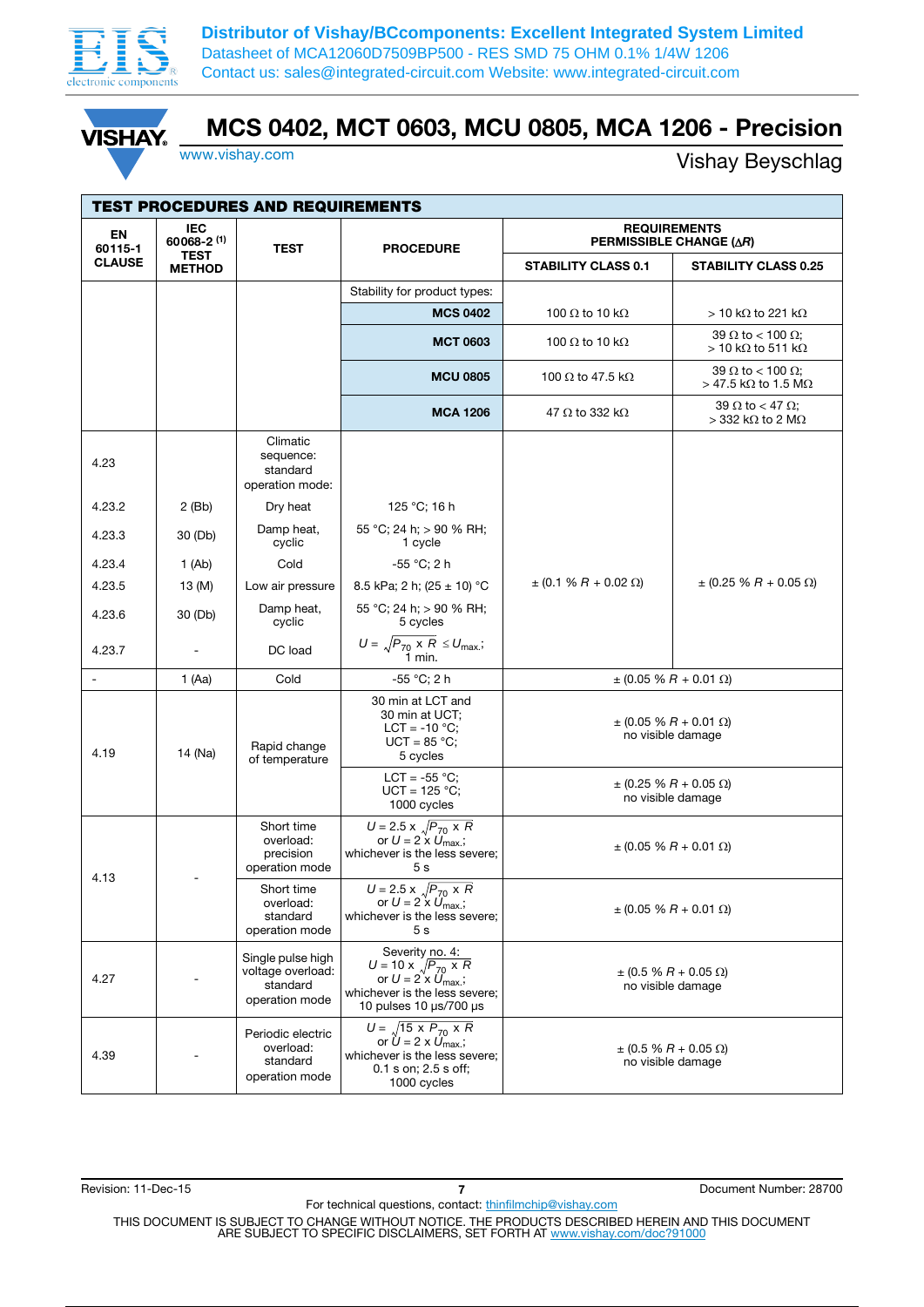

**VISHA** 

**Distributor of Vishay/BCcomponents: Excellent Integrated System Limited** Datasheet of MCA12060D7509BP500 - RES SMD 75 OHM 0.1% 1/4W 1206 Contact us: sales@integrated-circuit.com Website: www.integrated-circuit.com

## MCS 0402, MCT 0603, MCU 0805, MCA 1206 - Precision

www.vishay.com Vishay Beyschlag

|                      |                              | <b>TEST PROCEDURES AND REQUIREMENTS</b>              |                                                                                                                                                                        |                                                           |                                                                                          |
|----------------------|------------------------------|------------------------------------------------------|------------------------------------------------------------------------------------------------------------------------------------------------------------------------|-----------------------------------------------------------|------------------------------------------------------------------------------------------|
| <b>EN</b><br>60115-1 | <b>IEC</b><br>$60068 - 2(1)$ | <b>TEST</b>                                          | <b>PROCEDURE</b>                                                                                                                                                       |                                                           | <b>REQUIREMENTS</b><br><b>PERMISSIBLE CHANGE (AR)</b>                                    |
| <b>CLAUSE</b>        | <b>TEST</b><br><b>METHOD</b> |                                                      |                                                                                                                                                                        | <b>STABILITY CLASS 0.1</b>                                | <b>STABILITY CLASS 0.25</b>                                                              |
|                      |                              |                                                      | Stability for product types:                                                                                                                                           |                                                           |                                                                                          |
|                      |                              |                                                      | <b>MCS 0402</b>                                                                                                                                                        | 100 $\Omega$ to 10 k $\Omega$                             | $>$ 10 kΩ to 221 kΩ                                                                      |
|                      |                              |                                                      | <b>MCT 0603</b>                                                                                                                                                        | 100 $\Omega$ to 10 k $\Omega$                             | 39 $\Omega$ to < 100 $\Omega$ ;<br>$>$ 10 kΩ to 511 kΩ                                   |
|                      |                              |                                                      | <b>MCU 0805</b>                                                                                                                                                        | 100 $\Omega$ to 47.5 k $\Omega$                           | 39 $\Omega$ to < 100 $\Omega$ ;<br>> 47.5 kΩ to 1.5 MΩ                                   |
|                      |                              |                                                      | <b>MCA 1206</b>                                                                                                                                                        | 47 $\Omega$ to 332 k $\Omega$                             | 39 $\Omega$ to < 47 $\Omega$ ;<br>$>$ 332 kΩ to 2 MΩ                                     |
| 4.38                 |                              | Electro static<br>discharge<br>(human body<br>model) | IEC 61340-3-1 (1);<br>$3$ pos. $+3$ neg.<br>(equivalent to MIL-STD-883,<br>method 3015)<br>MCS 0402: 500 V<br>MCT 0603: 1000 V<br>MCU 0805: 1500 V<br>MCA 1206: 2000 V |                                                           | $\pm$ (0.5 % R + 0.05 $\Omega$ )                                                         |
| 4.22                 | 6 (Fc)                       | Vibration                                            | Endurance by sweeping;<br>10 Hz to 2000 Hz;<br>no resonance; amplitude<br>≤ 1.5 mm or ≤ 200 m/s <sup>2</sup> ;<br>7.5h                                                 | $\pm$ (0.05 % R + 0.01 $\Omega$ )<br>no visible damage    |                                                                                          |
|                      |                              |                                                      | Solder bath method;<br>SnPb40; non-activated flux;<br>$(215 \pm 3)$ °C; $(3 \pm 0.3)$ s                                                                                | Good tinning ( $\geq$ 95 % covered);<br>no visible damage |                                                                                          |
| 4.17                 | 58 (Td)                      | Solderability                                        | Solder bath method;<br>SnAg3Cu0.5 or SnAg3.5;<br>non-activated flux;<br>$(235 \pm 3)$ °C; $(2 \pm 0.2)$ s                                                              |                                                           | Good tinning ( $\geq$ 95 % covered);<br>no visible damage                                |
| 4.18                 | 58 (Td)                      | Resistance to<br>soldering heat                      | Solder bath method;<br>$(260 \pm 5)$ °C; $(10 \pm 1)$ s                                                                                                                |                                                           | $\pm$ (0.05 % R + 0.01 $\Omega$ )                                                        |
| 4.29                 | 45 (XA)                      | Component<br>solvent<br>resistance                   | Isopropyl alcohol; + 50 °C;<br>method 2                                                                                                                                | No visible damage                                         |                                                                                          |
|                      |                              | Shear                                                | MCS 0402 and MCT 0603;<br>9 N                                                                                                                                          | No visible damage                                         |                                                                                          |
| 4.32                 | 21 (Ue <sub>3</sub> )        | (adhesion)                                           | MCU 0805 and MCA 1206;<br>45 N                                                                                                                                         | No visible damage                                         |                                                                                          |
| 4.33                 | 21 ( $Ue_1$ )                | Substrate<br>bending                                 | Depth 2 mm, 3 times                                                                                                                                                    |                                                           | $\pm$ (0.05 % R + 0.01 $\Omega$ )<br>no visible damage, no open circuit in bent position |
| 4.7                  | $\overline{a}$               | Voltage proof                                        | $U_{\rm RMS} = U_{\rm ins}$ ; (60 ± 5) s                                                                                                                               |                                                           | No flashover or breakdown                                                                |
| 4.35                 |                              | Flammability                                         | IEC 60695-2-2 (1),<br>needle flame test; 10 s                                                                                                                          |                                                           | No burning after 30 s                                                                    |

#### Note

(1) The quoted IEC standards are also released as EN standards with the same number and identical contents.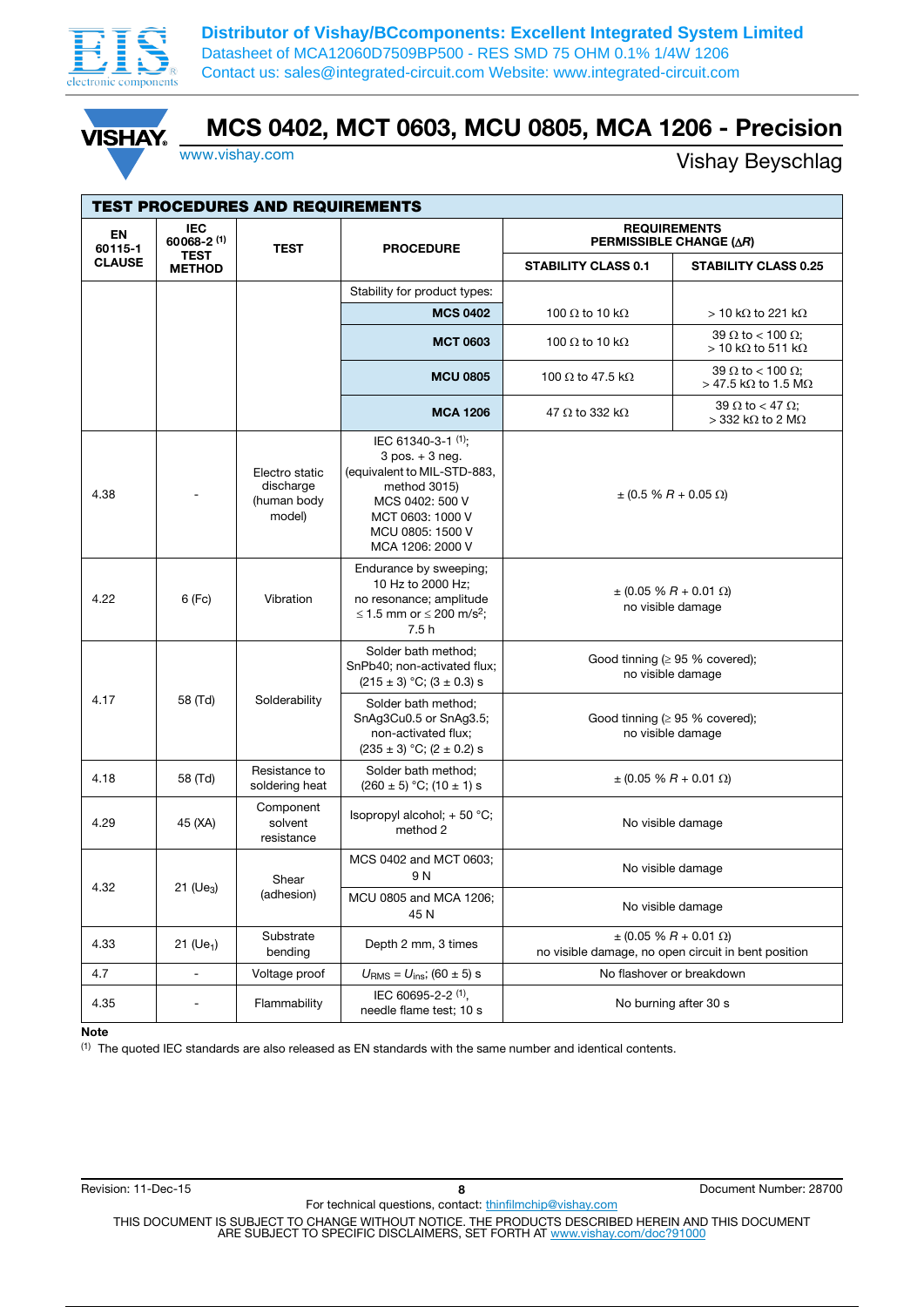

**ISHA** 

**Distributor of Vishay/BCcomponents: Excellent Integrated System Limited** Datasheet of MCA12060D7509BP500 - RES SMD 75 OHM 0.1% 1/4W 1206 Contact us: sales@integrated-circuit.com Website: www.integrated-circuit.com

### MCS 0402, MCT 0603, MCU 0805, MCA 1206 - Precision

www.vishay.com Vishay Beyschlag

### DIMENSIONS



| <b>DIMENSIONS AND MASS</b> |                       |                     |                 |               |                      |                                             |                     |  |  |
|----------------------------|-----------------------|---------------------|-----------------|---------------|----------------------|---------------------------------------------|---------------------|--|--|
| <b>TYPE / SIZE</b>         | (mm)                  | (mm)                | w<br>(mm)       | $W_T$<br>(mm) | (mm)                 | Ть<br>(mm)                                  | <b>MASS</b><br>(mg) |  |  |
| <b>MCS 0402</b>            | $0.32 \pm 0.05$       | $1.0 \pm 0.05$      | $0.5 \pm 0.05$  | $> 75%$ of W  | $0.2 + 0.1 / - 0.15$ | $0.2 \pm 0.1$                               | 0.6                 |  |  |
| <b>MCT 0603</b>            | $0.45 + 0.1 / - 0.05$ | $1.55 \pm 0.05$     | $0.85 \pm 0.1$  | $>75%$ of W   |                      | $0.3 + 0.15 / - 0.2   0.3 + 0.15 / - 0.2  $ | 1.9                 |  |  |
| <b>MCU 0805</b>            | $0.45 + 0.1 / - 0.05$ | $2.0 \pm 0.1$       | $1.25 \pm 0.15$ | $>75%$ of W   | $0.4 + 0.1 / - 0.2$  | $0.4 + 0.1 / - 0.2$                         | 4.6                 |  |  |
| <b>MCA 1206</b>            | $0.55 \pm 0.1$        | $3.2 + 0.1 / - 0.2$ | $1.6 \pm 0.15$  | $> 75%$ of W  | $0.5 \pm 0.25$       | $0.5 \pm 0.25$                              | 9.2                 |  |  |

#### SOLDER PAD DIMENSIONS



| <b>RECOMMENDED SOLDER PAD DIMENSIONS</b> |                       |      |       |      |           |                         |           |      |  |
|------------------------------------------|-----------------------|------|-------|------|-----------|-------------------------|-----------|------|--|
| <b>TYPE / SIZE</b>                       | <b>WAVE SOLDERING</b> |      |       |      |           | <b>REFLOW SOLDERING</b> |           |      |  |
|                                          | G<br>(mm)             | (mm) | (mm)  | (mm) | G<br>(mm) | v<br>(mm)               | χ<br>(mm) | (mm) |  |
| <b>MCS 0402</b>                          | -                     |      |       |      | 0.35      | 0.55                    | 0.55      | 1.45 |  |
| <b>MCT 0603</b>                          | 0.55                  | 1.10 | 1.10  | 2.75 | 0.65      | 0.70                    | 0.95      | 2.05 |  |
| <b>MCU 0805</b>                          | 0.80                  | 1.25 | 50. ا | 3.30 | 0.90      | 0.90                    | 1.40      | 2.70 |  |
| <b>MCA 1206</b>                          | 40. ا                 | 50،، | .90   | 4.40 | 1.50      | 1.15                    | 1.75      | 3.80 |  |

#### Notes

• The given solder pad dimensions reflect the considerations for board design and assembly as outlined e.g. in standards IEC 61188-5-x <sup>(1)</sup>, or in publication IPC-7351.

(1) The quoted IEC standards are also released as EN standards with the same number and identical contents.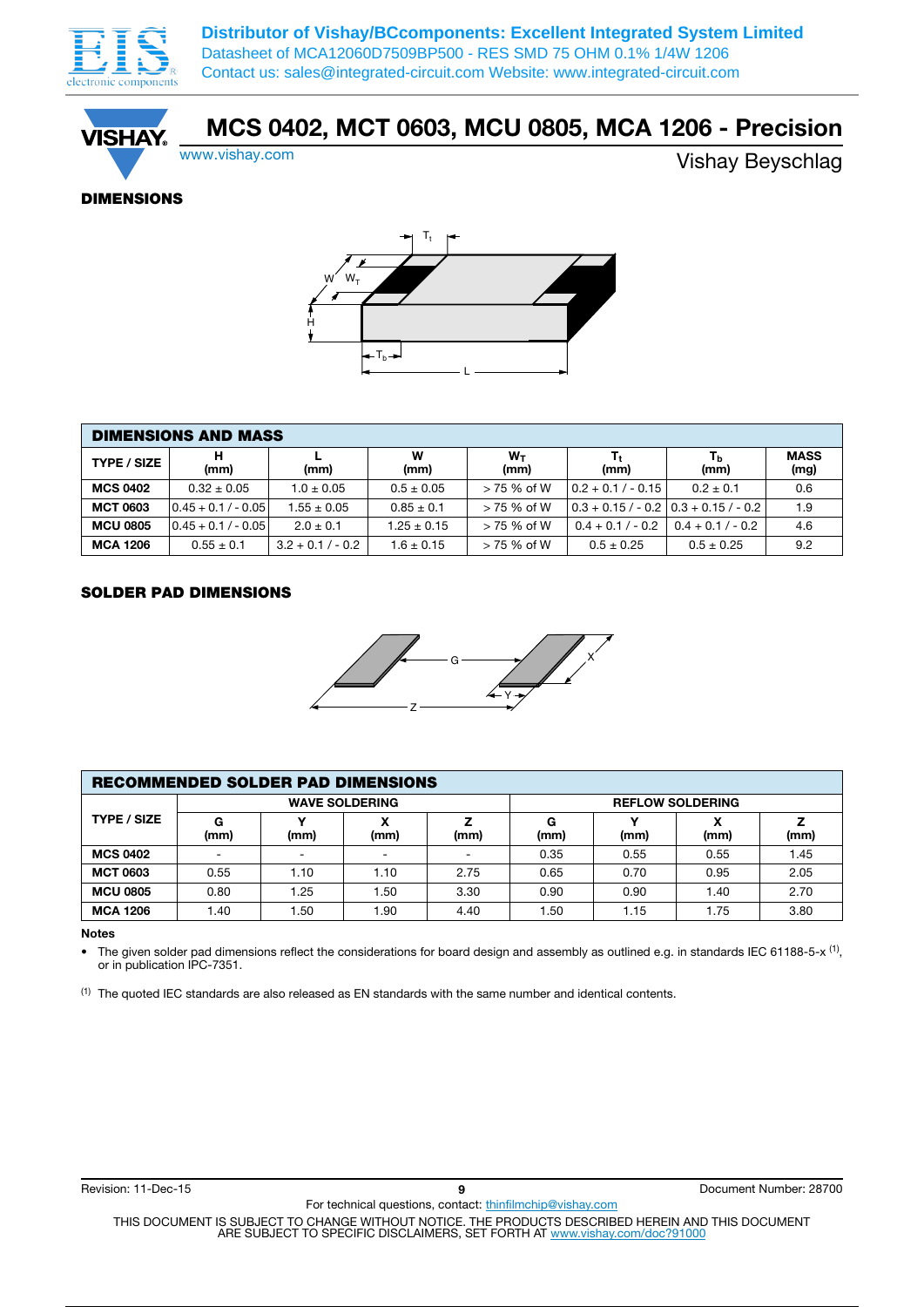



## MCS 0402, MCT 0603, MCU 0805, MCA 1206 - Precision

### www.vishay.com **Vishay.com** Vishay Beyschlag

### HISTORICAL 12NC INFORMATION

- The resistors had a 12-digit numeric code starting with 2312.
- The subsequent 4 digits indicated the resistor type, specification and packaging; see the 12NC table.
- The remaining 4 digits indicated the resistance value:
	- The first 3 digits indicated the resistance value.
	- The last digit indicated the resistance decade in accordance with the 12NC Indicating Resistance Decade table.

#### Last Digit of 12NC Indicating Resistance Decade

| <b>RESISTANCE DECADE</b>        | <b>LAST DIGIT</b> |
|---------------------------------|-------------------|
| 10 $\Omega$ to 99.9 $\Omega$    |                   |
| 100 $\Omega$ to 999 $\Omega$    |                   |
| 1 k $\Omega$ to 9.99 k $\Omega$ |                   |
| 10 kQ to 99.9 kQ                | З                 |
| 100 kΩ to 999 kΩ                |                   |
| 1 M $\Omega$ to 9.99 M $\Omega$ |                   |

#### Historical 12NC example

The 12NC of a MCT 0603 resistor, value 47  $k\Omega$  and TCR 25 with  $\pm$  0.1 % tolerance, supplied in cardboard tape of 5000 units per reel was: 2312 216 74703.

|                 | HISTORICAL 12NC - Resistors type and packaging |         |                                |                                |                                  |                              |                                       |  |  |  |
|-----------------|------------------------------------------------|---------|--------------------------------|--------------------------------|----------------------------------|------------------------------|---------------------------------------|--|--|--|
|                 | <b>DESCRIPTION</b>                             |         |                                |                                | 2312                             |                              |                                       |  |  |  |
|                 |                                                |         |                                | <b>CARDBOARD TAPE ON REEL</b>  |                                  |                              |                                       |  |  |  |
| <b>TYPE</b>     | <b>TCR</b>                                     | TOL.    | <b>P1</b><br><b>1000 UNITS</b> | <b>P5</b><br><b>5000 UNITS</b> | <b>PW</b><br><b>20 000 UNITS</b> | E1<br><b>1000 UNITS</b>      | E <sub>0</sub><br><b>10 000 UNITS</b> |  |  |  |
|                 |                                                | ± 0.25% | $\overline{\phantom{0}}$       | $\overline{\phantom{a}}$       | $\blacksquare$                   | 261 6                        | 276 6                                 |  |  |  |
|                 | $± 25$ ppm/K                                   | ± 0.1 % | $\overline{a}$                 | $\overline{a}$                 | $\overline{a}$                   | 261 7                        | 276 7                                 |  |  |  |
| <b>MCS 0402</b> |                                                | ± 0.25% | $\overline{a}$                 | $\overline{a}$                 |                                  | 262 6                        | 2776                                  |  |  |  |
|                 | $± 15$ ppm/K                                   | ± 0.1 % | $\overline{a}$                 | $\overline{\phantom{0}}$       | $\blacksquare$                   | 262 7                        | 2777                                  |  |  |  |
|                 |                                                | ± 0.25% | $\overline{a}$                 |                                | $\overline{a}$                   | 263 6                        | 278 6                                 |  |  |  |
|                 | $± 10$ ppm/K                                   | ± 0.1 % | $\blacksquare$                 | $\overline{\phantom{0}}$       | $\blacksquare$                   | 263 7                        | 278 7                                 |  |  |  |
|                 |                                                | ± 0.25% | 201 6                          | 2166                           | 206 6                            | $\qquad \qquad \blacksquare$ |                                       |  |  |  |
| MCT 0603        | $± 25$ ppm/K                                   | ± 0.1 % | 2017                           | 2167                           | 2067                             |                              |                                       |  |  |  |
|                 | $± 15$ ppm/K                                   | ± 0.25% | 202 6                          | 2176                           | 207 6                            | $\overline{\phantom{a}}$     | $\overline{\phantom{a}}$              |  |  |  |
|                 |                                                | ± 0.1 % | 202 7                          | 2177                           | 2077                             |                              |                                       |  |  |  |
|                 | $± 10$ ppm/K                                   | ± 0.25% | 203 6                          | 218 6                          | 2086                             |                              |                                       |  |  |  |
|                 |                                                | ± 0.1 % | 2037                           | 2187                           | 2087                             | $\blacksquare$               | $\overline{a}$                        |  |  |  |
|                 | $± 25$ ppm/K                                   | ± 0.25% | 241 6                          | 256 6                          | 246 6                            |                              |                                       |  |  |  |
|                 |                                                | ± 0.1 % | 241 7                          | 256 7                          | 2467                             | $\blacksquare$               | $\sim$                                |  |  |  |
| <b>MCU 0805</b> |                                                | ± 0.25% | 242 6                          | 257 6                          | 247 6                            | $\overline{\phantom{a}}$     | $\blacksquare$                        |  |  |  |
|                 | $± 15$ ppm/K                                   | ± 0.1 % | 242 7                          | 257 7                          | 2477                             | $\overline{\phantom{0}}$     |                                       |  |  |  |
|                 | $± 10$ ppm/K                                   | ± 0.25% | 243 6                          | 258 6                          | 248 6                            | $\overline{\phantom{a}}$     | $\overline{\phantom{0}}$              |  |  |  |
|                 |                                                | ± 0.1 % | 243 7                          | 258 7                          | 2487                             | $\overline{\phantom{a}}$     |                                       |  |  |  |
|                 | $± 25$ ppm/K                                   | ± 0.25% | 381 6                          | 396 6                          | 386 6                            | $\overline{a}$               |                                       |  |  |  |
|                 |                                                | ± 0.1 % | 381 7                          | 396 7                          | 3867                             | $\overline{\phantom{a}}$     | $\overline{\phantom{a}}$              |  |  |  |
| <b>MCA 1206</b> | $± 15$ ppm/K                                   | ± 0.25% | 382 6                          | 397 6                          | 387 6                            |                              |                                       |  |  |  |
|                 |                                                | ± 0.1 % | 382 7                          | 397 7                          | 3877                             | $\overline{\phantom{a}}$     | $\overline{\phantom{a}}$              |  |  |  |
|                 | $± 10$ ppm/K                                   | ± 0.25% | 383 6                          | 398 6                          | 388 6                            | $\overline{\phantom{a}}$     | $\overline{\phantom{a}}$              |  |  |  |
|                 |                                                | ± 0.1 % | 383 7                          | 398 7                          | 3887                             |                              |                                       |  |  |  |